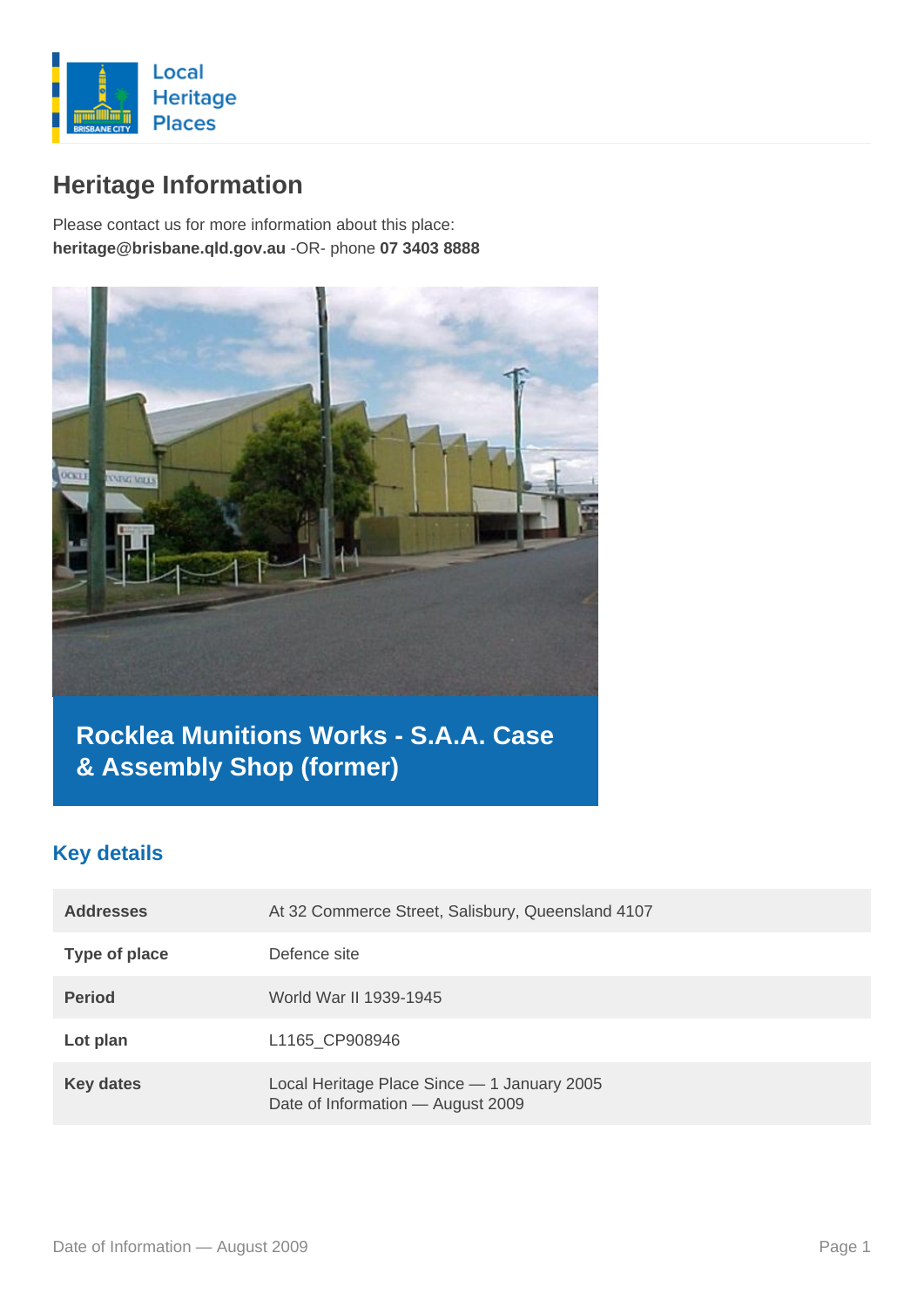| <b>Construction</b>          | Roof: Corrugated iron;<br>Walls: Corrugated iron                                                        |
|------------------------------|---------------------------------------------------------------------------------------------------------|
| <b>People/associations</b>   | Civil Construction Corps (Builder);<br>Department of the Interior Works and Services Branch (Architect) |
| <b>Criterion for listing</b> | (A) Historical; (B) Rarity; (F) Technical; (G) Social                                                   |

The former S.A.A. Case and Assembly Shop (Building No. 1) is important as the first building constructed in the Rocklea Munitions Works and the only purpose-built Small Arms Ammunition factory constructed in Queensland during the Second World War. Completed as part of a rearmament program financed by the Commonwealth, this building demonstrates the degree of technical achievement reached nationally in the construction of ammunition factories during the Second World War. When wartime production was at its peak, a minimum of 1,300 people worked in this building.

# **History**

The former Small Arms Ammunition Case and Assembly Shop (Building no. 1) was constructed in 1941, one of approximately eighty buildings that comprised the Rocklea Munitions Works.

### The Rocklea Munitions Works

Consisting principally of two Small Arms Ammunition (SAA) plants, known together as SAA Factory No. 5, and a cartridge case factory, the Rocklea Munitions Works (RMW) was established to supply ammunition to the Eastern Supply Group. Although at the time Queensland was strategically vulnerable, construction of a munitions facility in Brisbane was undertaken to decentralise production and take advantage of an available workforce. Between March 1942 and October 1943 a total of 137,729,208 million rounds of small arms ammunition were produced at the RMW, as well as 1,221,122 brass cartridge cases for 25-pounder shells.

The RMW was constructed on land to the north and south of Evans Road, then known as Compo Road. Prior to the Second World War, although suburban development was slowly occurring on the area, the predominant land usage was still primary production. South of Compo Road James Greer and Ernest Barstow had operated slaughter yards on their respective properties backing on to Rocky Water Holes Creek. The establishment of a Queensland Meat Industry Board and the operation of an abattoir at Cannon Hill as a State utility for the City of Brisbane led to the closure in the early 1930s of private slaughter yards such as those in Compo Road. For the next decade the land was used for grazing purposes.

North of Compo Road, Kathleen Quine, Elijah and Alice Beckett and Janet Jensen operated poultry farms during the interwar years. James Greer also owned land on the north of Compo Road. In expectation of residential growth, Greer had subdivided his 16 acre Portion 205 into 67 allotments. By late 1940 none had sold.

As likelihood of war became more apparent, the Minister of Defence announced a rearmament program. This first period of expansion from December 1938 focused on southern states where both raw materials and labour were in close proximity. In June 1940 a second round of munition factory building commenced. A new SAA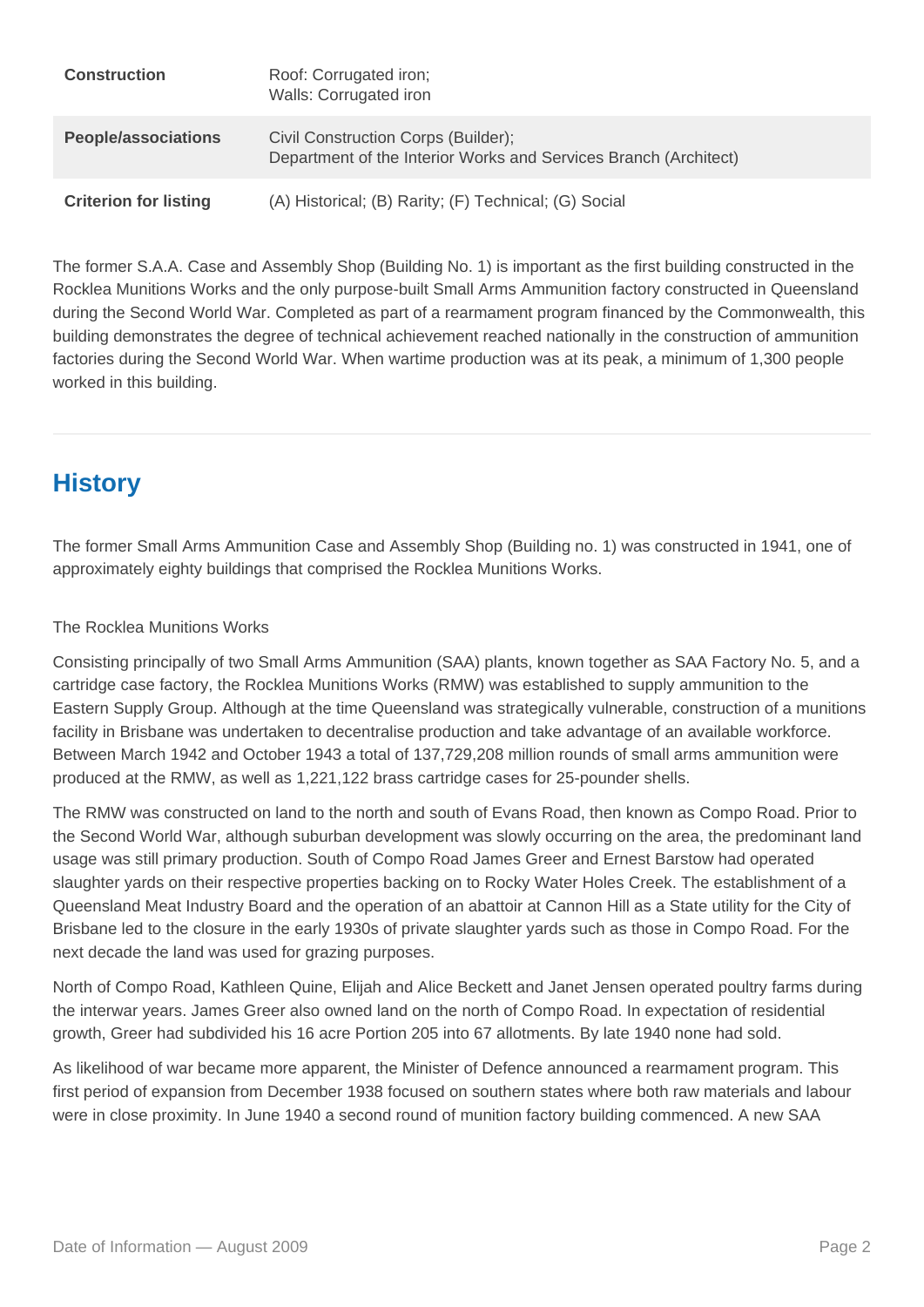factory was constructed at Hendon, South Australia, and a cartridge case factory at Finsbury, also in South Australia.

Early in 1941 the Commonwealth announced that an initial £1,500,000 would be spent in the construction of a Small Arms Ammunition factory at Rocklea, Queensland. The Director-General of Munitions, Essington Lewis, chose the Compo Road site on advice from Department of Munitions officers during a visit on 22 January 1941. The site was considered favourable because it was reasonably flat and above flood level, could be provided readily with road, rail, electricity, water and gas services and was accessible to populated areas.

From February 1941 the Works and Services Branch of the Department of the Interior prepared the plans needed for the RMW. As some of the Small Arms Ammunition section was to be a duplication of factories in southern states, Department of Interior officer Clive Heath made a hurried visit to Melbourne to study already established Small Arms Ammunition factories. Where possible plans were sourced from Victoria or traced off preexisting plans. The Small Arms Ammunition factory at Rocklea commenced operations in November 1941, ten months after the site was chosen. The cost of completing the buildings, works, services, air raid precautions and camouflage at the Munitions Works amounted to £989,288.

Establishment of the Rocklea Munitions Works involved:

- Extensive surveying and earthworks by the Queensland Main Road Commission.
- Extending the tram service along Compo Road, work conducted by the Brisbane City Council and the Queensland Main Road Commission.
- Upgrading of water supply and electricity services, including the establishment of two new substations by the Brisbane City Council.
- Construction of approximately 80 buildings. Private contractors and the Civil Construction Corps completed this work.
- Production of the tools, gauges, presses and other engineering machinery needed for gun cartridge making. The Queensland Railway Workshops and prominent Queensland engineering firms assisted in this area of expertise.

As preparation of the site progressed, Department of Munitions officers sought financial approval for expenditure of over £1.6 million on stores, raw materials, plant, machinery, equipment and installation work.

JD O'Shea of the Ammunition Factory at Footscray in Victoria was appointed manager of the Rocklea Works on 1 January 1941. Other staff, notably engineers, came from Victorian munitions establishments and private industry. Technical staff were recruited in Queensland. JB Affleck was Chief Accountant. Special training in Melbourne was provided for twelve appointed Queensland accountants. The factory's business administrator was RJ Bright. He was assisted by metallurgist GR Donaldson. The assistant manager was FE Allen, formerly of the Colonial Sugar Refinery. Following interviews in February 1941 fourteen toolmakers, twenty-two trade workers, twenty-eight process workers and fifty-six 'female operators' were chosen for six months training in Melbourne.

The Queensland Main Roads Commission commenced the cutting and filling ground work for the first large building on site, the SAA factory building (now 32 Commerce Street, Salisbury), on 10 March 1941. The first production lot of 200,000 rounds of cartridge SA Ball .303 inch Mk VII was submitted for Army inspection in February 1942. Other types of ammunition produced included cartridge SA Revolver .455 inch MK II, cartridge SA revolver .455 inch Mk VI and cartridge SA revolver .380 inch Mk II. Production units were as follows:

Cartridge SA Ball .303 Inch Mk VII 127,310,520 Cartridge SA Revolver .455 Inch MK II 162,600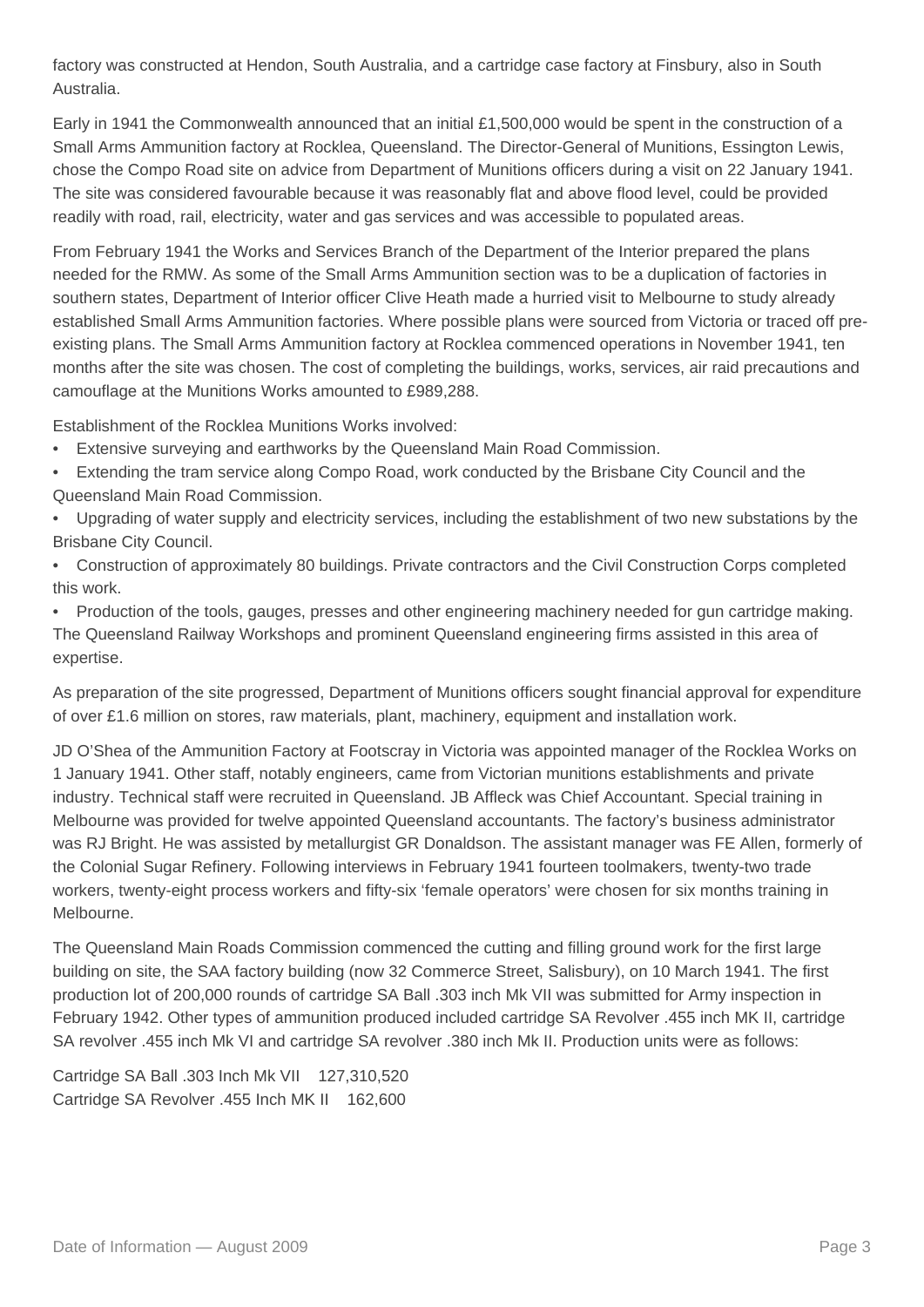Cartridge SA Revolver .455 Inch Mk VI 1,735,200 Cartridge SA Revolver .380 Inch Mk II 8,520,888 Total 137,729,208

In addition the SAA factory reconditioned and repacked American ammunition, some of which had been salvaged from a wreck site. This involved 'rumbling' the ammunition in granulated cork.

The largest building within the Munitions Works was the QF Case Shop, on which foundation work commenced in May 1941. Manufacture of the 25 pounder QF Case Mk II commenced in April 1942. Under the one roof covering 6.25 acres were two cartridge case plants, each plant capable of producing 1 million cases per annum on a one-shift basis.

Although initially planned for the Ipswich Railway Workshops, the manufacture of Shell QF Smoke 25 pounder Mk III was shifted to Rocklea. Production commenced in a small way in July 1943 but was soon wound down. In August 1943 this section of the Works was removed to Rutherford, NSW.

At its peak the Rocklea Munitions Works employed approximately 3,000 people. The larger Footscray factory in Melbourne, by comparison, employed over 9,000. The peak for Rocklea was reached in May 1943 when 926 men and 1,573 women were recorded as engaged in factory work. An additional 500 men and women worked in the associated areas of Army inspection, food services, medical and welfare. Absenteeism was a problem. The reasons blamed for this included the introduction of night shifts, the regimentation of the work, industrial fatigue and lack of proper meals.

From mid-1943, with the threat of invasion removed and less projected demand for munitions, planning commenced for the conversion of the munitions works buildings to the overhaul of aircraft engines. In November 1943 Cabinet approved £385,000 for this task. Munitions equipment was to be removed from buildings by that same month.

Aircraft engine overhaul at the Rocklea works commenced early in 1944. Banks of sound-proofed engine testing stands were constructed at the eastern end of Evans Road. Unfortunately, the demand for aero engine overhaul had by then decreased. A number of the former Munitions Works buildings were then turned over to the military for use as storage facilities.

By the conclusion of the war eighty-two of the buildings within the former Rocklea Munitions Works were occupied by the Department of the Army, the Royal Navy and the Department of Aircraft Production.

Postwar, the former Rocklea facility was viewed as a significant site for future manufacturing and industry. In 1947 the Queensland Government commenced a progressive purchase of the site, commencing with the area north of Evans Road. By 1947 there were fifty-six tenants on the industrial estate occupying 500,000 square feet (46.45 square metres) of floor space with over 700 employees.

Former SAA Case and Assembly Shop (Building No. 1)

The former SAA Case and Assembly Shop was the primary structure within the Rocklea Munitions Works. The building housed the necessary machine tools to form two 'plants', each of which produced and assembled small arms ammunition cartridge cases, then filled and packed them ready for shipment.

Foundation plans for the former SAA Case and Assembly Shop were prepared in February 1941 and forwarded to the Queensland Main Road Commission, which commenced excavating the site on 10 March. Approximately 160,000 cubic yards (122,330 cubic metres) of earth had to be cut and filled to level the area of 138,600 square feet (12,876 square metres) which the building covered. Construction commenced on 23 March 1941. Detail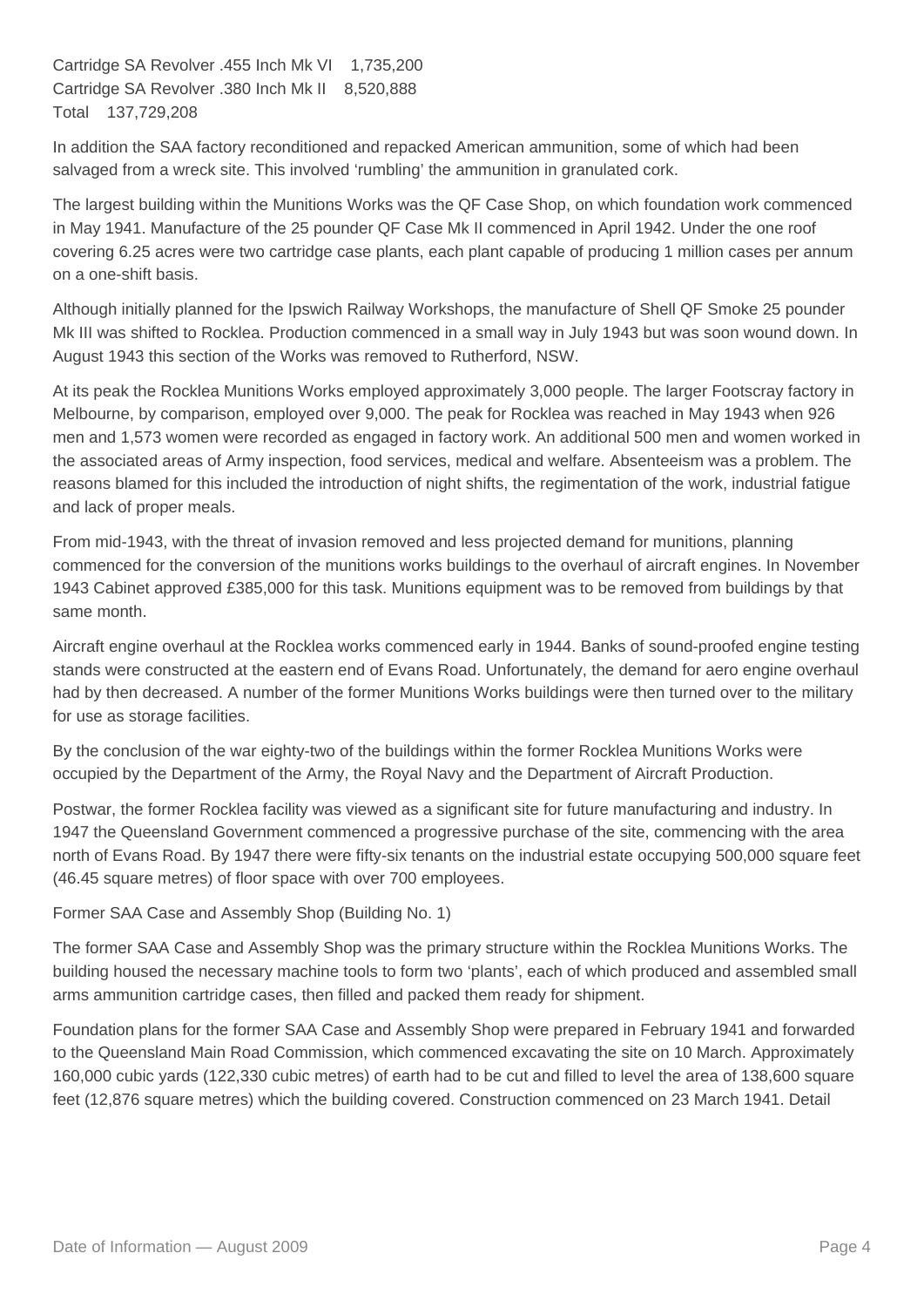working drawings continued to be produced by the Works and Services Branch of the Department of Interior throughout March, April and May.

Specialists were brought in from other facilities to oversee the setting up of the SAA Case and Assembly shop. EJ Glayde, who previously had overseen SAA factories in Victoria and South Australia, was appointed engineer in charge of SAA production from January 1941 and remained so until April 1942. Appointed at the same time, engineer JA Layard stayed two years with the Rocklea Works before moving to the Ordnance Factory at Maribyrnong. Operations within Building 1 were overseen by two other staff members. AG Taylor oversaw the case and bullet production; FF Fairlay was in charge of filling and assembly.

The cost of equipping the building with the necessary machinery and equipment was significant. Approvals were gained for expenditure of £300,000. The building became the largest SAA factory in Australia.

Limited production of Small Arms Ammunition commenced in November 1941, even before all the machinery and equipment had been delivered and all the associated buildings completed. The ammunition produced differed in calibre, as can be seen in the table below.

Production commenced Production concluded Number of rounds produced Cartridge SA Ball .303 Inch Mk VII (All services) January 1942 August 1943 87,013,224 Cartridge SA Ball .303 Inch Mk VII (Land services) March 1942 September 1943 40,297,296 Cartridge SA Revolver .455 Inch MK II April 1942 August 1942 162,600 Cartridge SA Revolver .455 Inch Mk VI June 1942 June 1943 1,735,200 Cartridge SA Revolver .380 Inch Mk II August 1942 September 1943 8,520,888 Total 137,729,208

In addition, the SAA Case and Assembly Shop reconditioned and repacked 1,526,000 rounds of .30 inch carbine ammunition and 15,000,000 rounds of .450 inch Thompson submachine gun ammunition for the American Ordnance Depot in Brisbane.

To ensure this large building provided as unrecognisable a target as possible, it was covered with what camoufleurs called 'garnishing'. Through the use of netting and other camouflage devices the building was made to look like a quarry surrounded by scrub.

The number of employees working in the SAA Case and Assembly Shop rose and fell with production. Generally two shifts operated, each overseen by six foremen. Between April and November 1943 employee numbers ranged between 830 and 1043. Women outnumbered men by a ratio of more than two to one. Production increased dramatically from late 1943, as did the number of people employed in Building No. 1. Between January and August 1943 the total number at work in the SAA Case and Assembly Shop was never less than 1,300. From March to July 1943 the number of females employed there each month was always greater than 1,200. Absenteeism was a problem. On one notable day, Friday 26 June 1943, of the 1,728 then employed in the SAA section, 485 were absent from duty.

In a July 1943 conference in Melbourne it was agreed to transfer the whole factory area to the Department of Aircraft Production for the purposes of aircraft engine overhaul. Production of SAA in Building 1 ceased in September. By the end of November all plant was cleared from the building in preparation for a take over by the engine overhaul contractor.

Postwar the building became part of the Salisbury Industrial Estate and was occupied from the late 1940s by Rocklea Spinning Mills.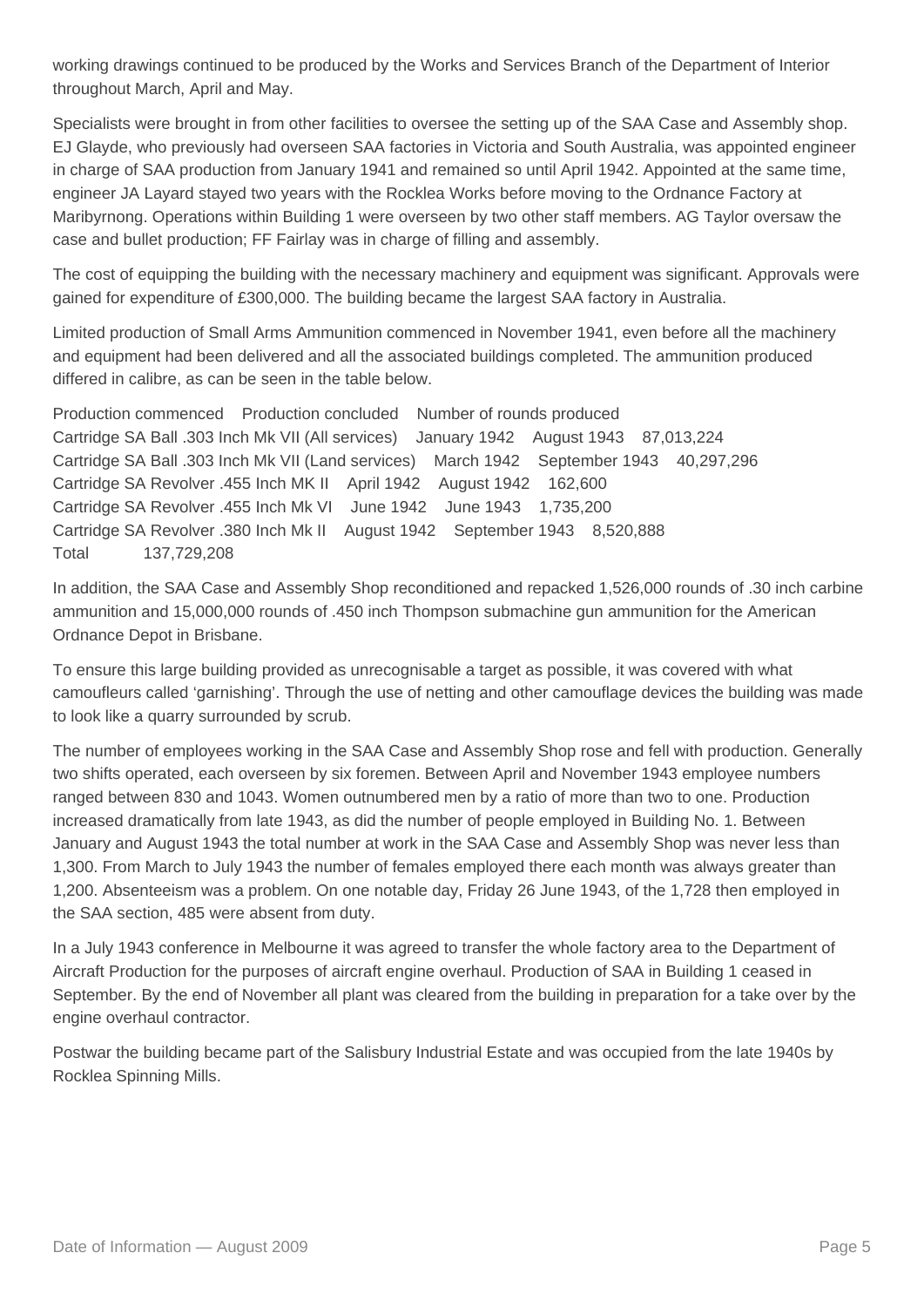## **Statement of significance**

### **Relevant assessment criteria**

This is a place of local heritage significance and meets one or more of the local heritage criteria under the Heritage planning scheme policy of the Brisbane City Plan 2014. It is significant because:

**Historical** CRITERION A

The place is important in demonstrating the evolution or pattern of the city's or local area's history

as the first building constructed within the former Rocklea Munitions Works, built as part of Brisbane's mobilisation for World War II.

### **Rarity**

CRITERION B

The place demonstrates rare, uncommon or endangered aspects of the city's or local area's cultural heritage

as one of the buildings within the only Munitions Works established in Queensland during the Second World War.

#### **Technical**

CRITERION F

The place is important in demonstrating a high degree of creative or technological achievement at a particular period

as a large building constructed as part of a rearmament program and according to a design used nationally for the manufacture of munitions.

### **Social**

CRITERION G

The place has a strong or special association with the life or work of a particular community or cultural group for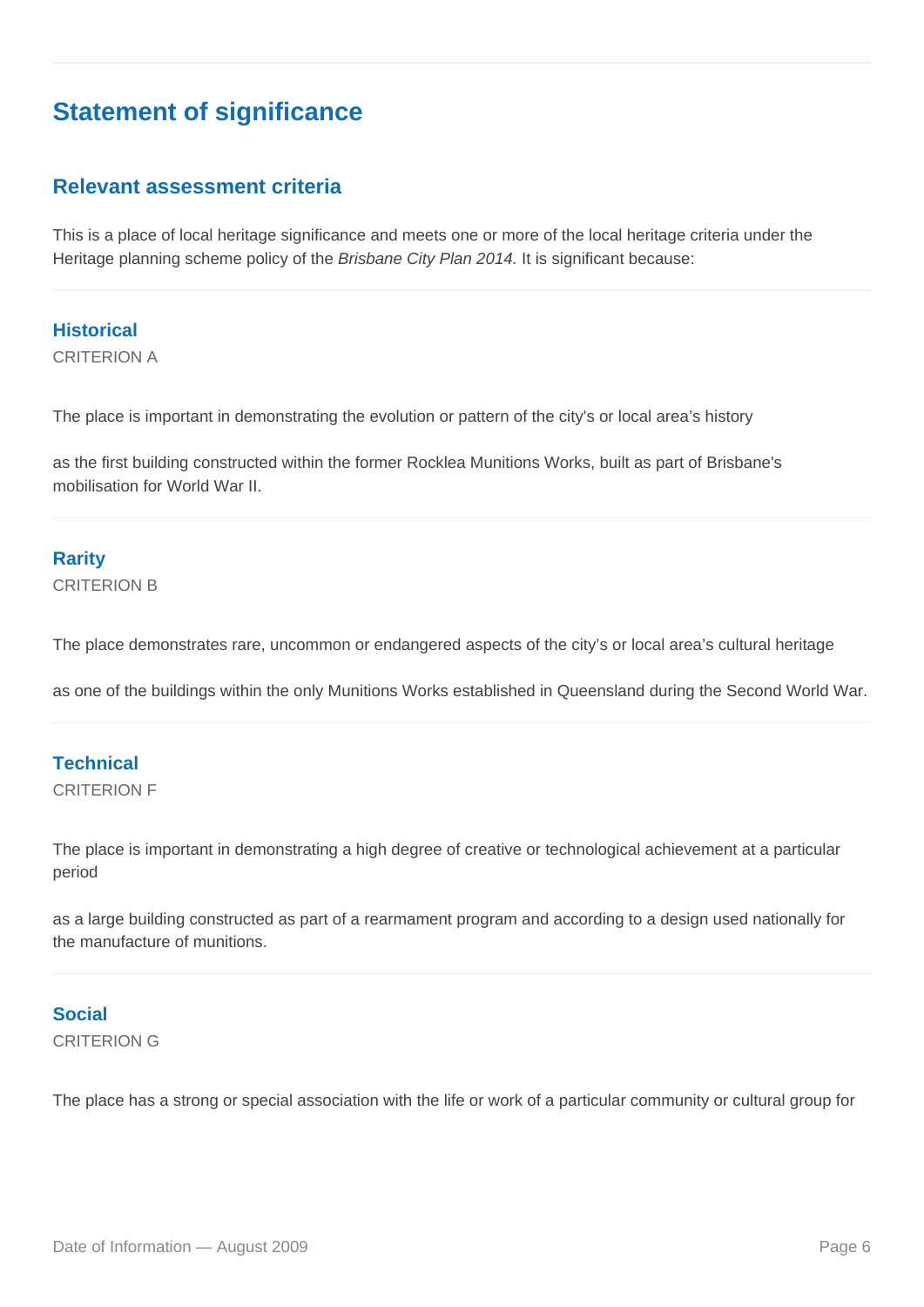as a building within an industrial site which at its peak employed up to 3,000 workers each day, many of who were women, whose previous participation in the workforce had been neither technical nor considerable.

## **References**

- 1. A & B Journal of Queensland, February 1941, April 1941, September 1941, October 1941
- 2. Australian Heritage Database, ADI Footscray, Gordon Street, Footscray, Vic
- 3. Brisbane City Council Minutes, 1940-44, 1947-48
- 4. Brisbane City Council Water Supply and Sewerage Detail Plans
- 5. Coopers Plains Local History Group, A closer look at Salisbury and Nathan Heights, Brisbane: CPLHG, 2000
- 6. Courier Mail, 15 March 1941, 31 March 1941, 21 April 1941
- 7. Department of Natural Resources, Queensland Certificates of Title and other records
- 8. Environmental Protection Agency
- 9. JOL Estate Map Collection and photographic collection
- 10. National Australian Archives (Queensland)
- 11. National Australian Archives (Queensland) J56/11; QL686 Part 1; Rocklea Munitions acquisition of site Part 1
- 12. National Australian Archives (Queensland) J56/11; QL686 Part 1B; Rocklea Munitions acquisition of site Part 1B
- 13. National Australian Archives (Queensland) J56/11; QL686 Part 2; Rocklea Munitions acquisition of site Part 2
- 14. National Australian Archives (Queensland) J56/11; QL686 Part 3; Rocklea Munitions acquisition of site Part 3
- 15. National Australian Archives (Queensland) J2682; W6186 to QS3128; Register of architectural plans and sketch plans, single number
- 16. National Australian Archives (Victoria), Series MP438/3/0; S/43; History of the Ammunition Factory Rocklea Queensland
- 17. Queensland Main Roads Commission, A history of the Queensland Main Roads during World War Two 1939-1945
- 18. Trotter, Robin and Colin Mercer, Historical study: Cannon Hill Saleyards. Queensland Department of Housing, Local Government and Planning, Joint Ventures Management Group, 1995
- 19. Ross, A. T. Armed and ready: The industrial development and defence of Australia 1900-1945. Sydney: Turnton & Armstrong, 1995